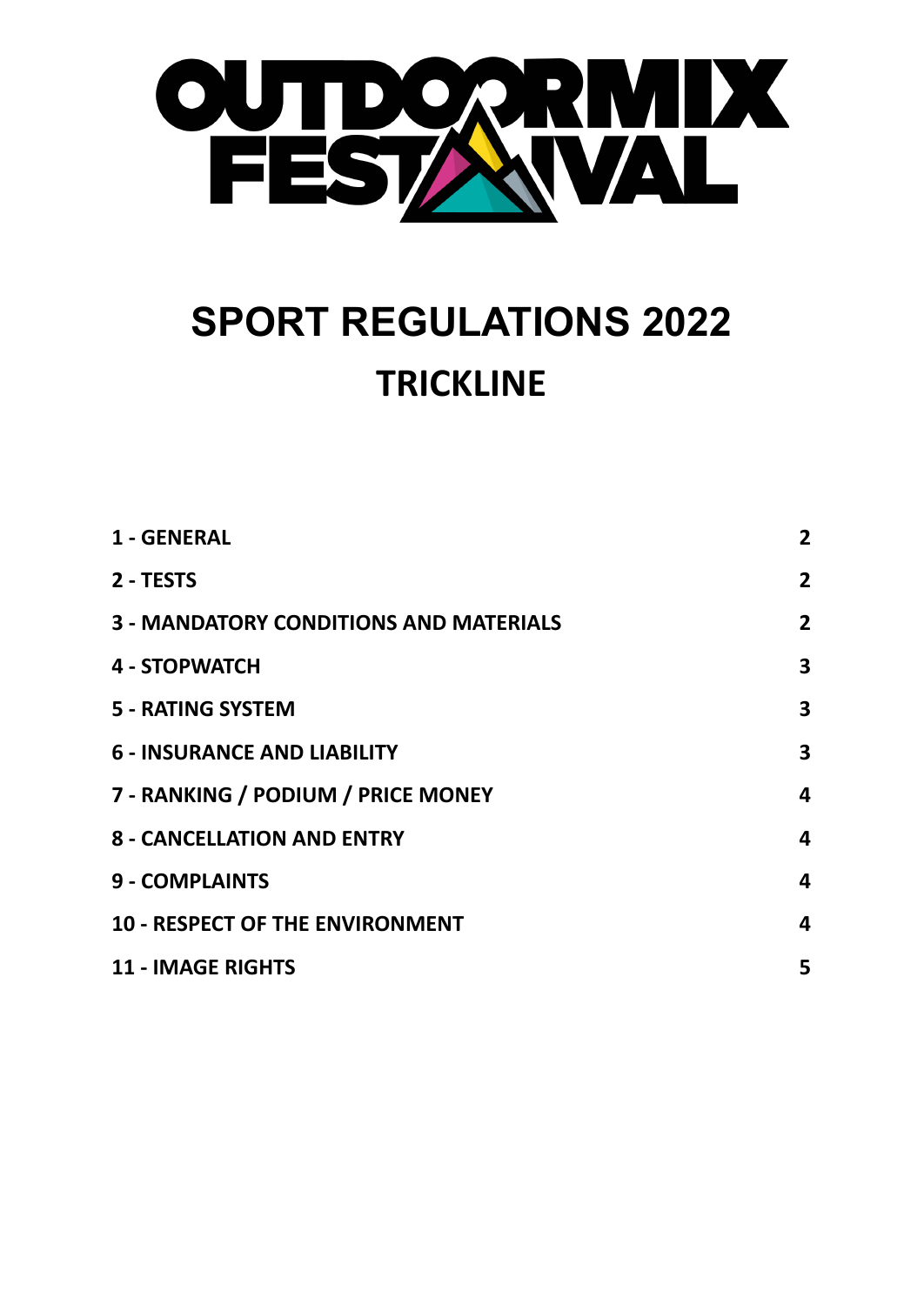

#### <span id="page-1-0"></span>**1 - GENERAL**

The Trickline event is organized as part of the Outdoormix Spring Festival from Friday 03 to Monday 06 June 2022. This event is organized by the association WeAreHautesAlpes, represented by Mr. Brice Clovis, as co-president.

It is a friendly competition of European level.

# <span id="page-1-1"></span>**2 - TESTS**

The "Trickline" event is an ISA master competition, which will take place from Friday, June 03 to Monday, June 06, 2022 in the Outdoormix Festival village. Competitors will compete head-to-head in two stages: the qualifications and the final. During the qualifications, the two opponents will have a time of 1 minute and 30 seconds to perform a maximum of tricks and combos to score points. The clock will stop at each descent of the slackline.

At the end of each qualifying round, the jury will choose a winner who will qualify for the final. The same principle of head to head will be applied in the final with a time of 2 minutes per competitor.

| VENDREDI 03 JUIN | - Free: 10:00 AM / 02:00 PM<br>- Qualifications: 02:00 PM / 06:00 PM                             |
|------------------|--------------------------------------------------------------------------------------------------|
| SAMEDI 04 JUIN   | - Training 11:00 AM / 12:00 AM<br>- Eights final: 12:00 AM / 03:00 PM                            |
| DIMANCHE 05 JUIN | - Training 12:00 AM / 01:00 PM<br>- Quarter and semi final : 01/00 pm/ 04:00 PM                  |
| LUNDI 06 JUIN    | - Training 03:00 PM / 04:00 PM<br>- Finale: 04:00 PM / 06:00 PM<br>- Podium: 06:00 PM / 07:00 PM |

Program :

#### <span id="page-1-2"></span>**3 - MANDATORY CONDITIONS AND MATERIALS**

The Trickline event is open to all competitors with a CAF license or a medical certificate for the practice of slackline dating less than one year. All registrations for the "Trickline" event are individual, nominative and non-transferable. No total or partial refund will be made by the organization.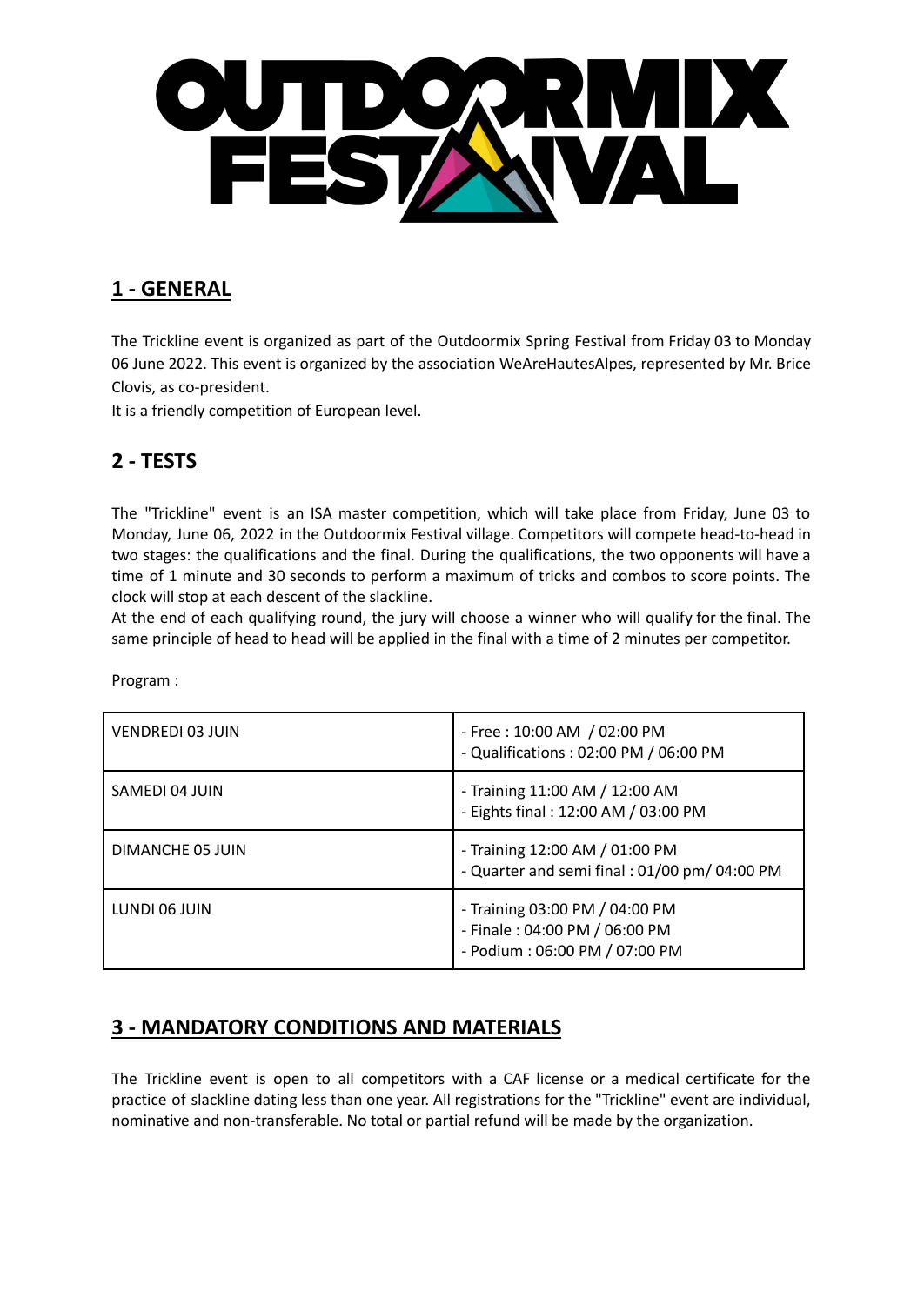

To be able to take the start, each competitor must have paid the registration fee for the event (on the website www.outdoormixfestival.com or at the event reception), have provided the necessary documents and be equipped with the required material. Slippers are mandatory to enter the Trickline event.

#### <span id="page-2-0"></span>**4 - STOPWATCH**

The timer starts either on the first bounce for a dynamic start, or on the first trick for a static start, or on the standing position if starting in chongo or drop knee.

The time allowed to each competitor during the qualification phase is 1 minute and 30 seconds and will be 2 minutes during the final.

The timer will be stopped as soon as the athlete is out of the strap (fall or voluntary exit), in order to alternate between the 2 competitors. In case of combo at the sound of the regulation end, the athlete can continue his combo until 15 seconds maximum. Once the combo is completed or the 15 seconds have elapsed, the judges will stop scoring.

# <span id="page-2-1"></span>**5 - SYSTÈME DE NOTATION**

The judges score each competitor as follows:

```
"Difficulty score" = overall difficulty of the run + bonus of combos - malus of dabs ;
"Execution score" = Total "difficulty score" + diversity + overall style of the run;
"Final score = Total "execution score" + amplitude during the run.
```
The maximum score for a run is 40 points.

#### <span id="page-2-2"></span>**6 - INSURANCE AND LIABILITY**

The organization subscribes to an insurance covering its own civil liability as an organizer, those of its employees and those of the persons bringing voluntarily their help to the organization of the event. An "individual accident" insurance is also subscribed for the physical damage that each participant could undergo on his own person, as well as for any accident caused to third parties. Medical and hospitalization expenses will be paid by the participants (personal insurance). The organization declines all responsibility in case of loss, theft or damage of material or individual equipment and cannot be held responsible in any case. In case of abandonment of the participant during the race, no refund will be made.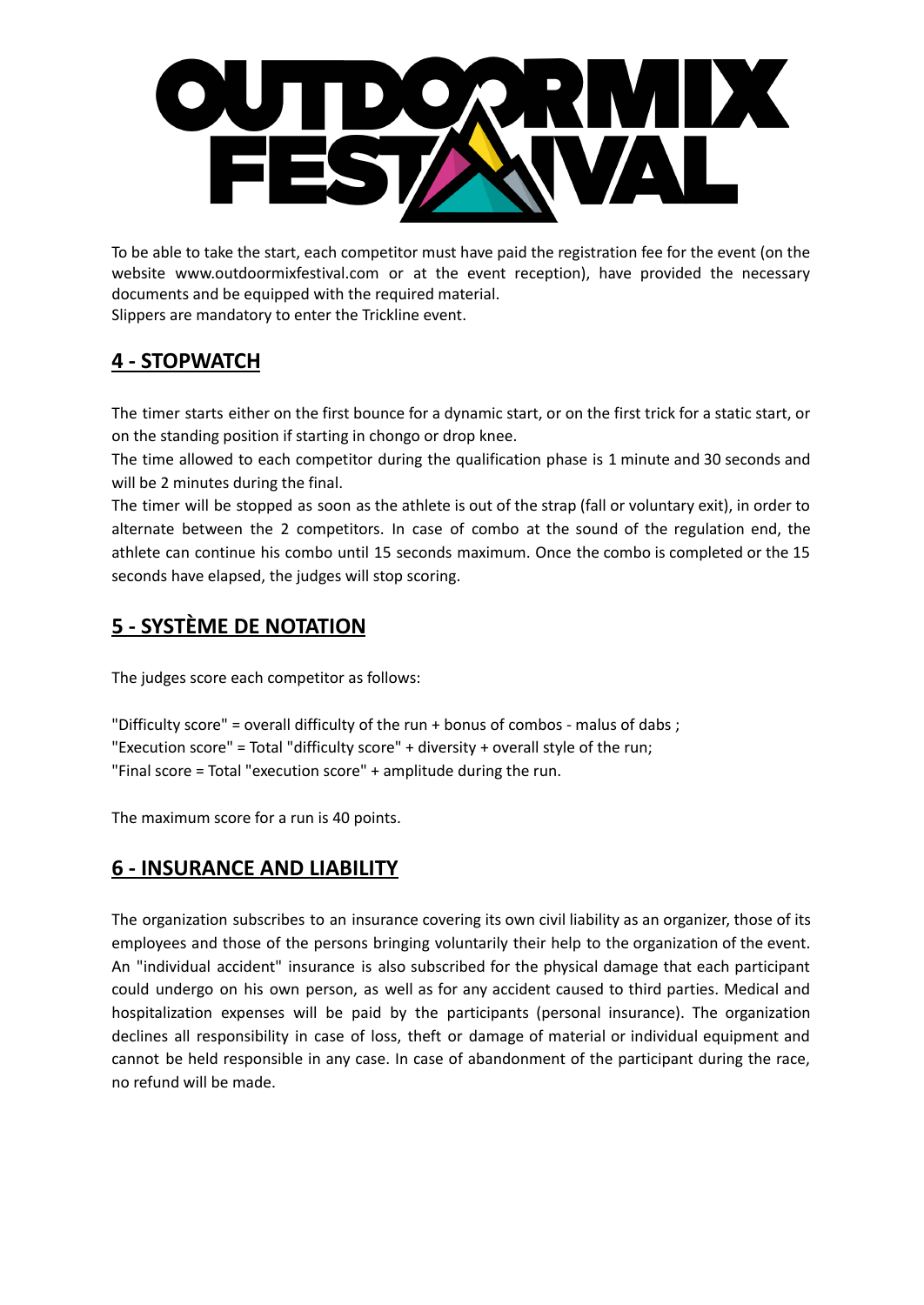

# <span id="page-3-0"></span>**7 - RANKING / PODIUM / PRICE MONEY**

At the end of the event, a podium will reward the first three finishers of the event. The different rankings established according to the gender and age of the competitors will be displayed in front of the event village. Prizes, including a Prize Money, will be awarded to the first three athletes according to the general ranking. The organizer reserves the right to distribute the prize money as he sees fit. The presence of the awarded competitors at the prize-giving ceremony is mandatory. The prizes cannot be given to a third party and will not be given later.

# <span id="page-3-1"></span>**8 - CANCELLATION AND ENTRY**

The organization reserves the right to modify at any time the present rules and/or the different courses, in order to ensure the interest and the safety of the participants. In case of force majeure, the organization reserves the right to cancel or interrupt the "Trickline" event and will not be able to proceed to any refund. Any registration to the competition implies the pure and simple acceptance of the present rules in their entirety. Failure to comply with these rules may result in the withdrawal of the competitor's number by the organization.

As a participant in the Outdoormix Spring Festival, you are the image of your sport and of the event. You are therefore asked to respect the staff, the public, the other participants, but also the equipment, the structures and the cleanliness of the site. In case of non-respect of these rules of good manners, sanctions may be applied by the Race Marshal (help with cleaning or repairs, distribution of goodies, or even criminal sanctions if the Race Marshal judges that the fault requires a referral to the competent authorities).

#### <span id="page-3-2"></span>**9 - COMPLAINTS**

Complaints concerning the course of the event or the behaviour of other competitors must be presented in writing and signed by the pilot within 60 minutes after his arrival. Complaints about the classification must be submitted within 30 minutes after the results are posted.

#### <span id="page-3-3"></span>**10 - RESPECT OF THE ENVIRONMENT**

In order to respect the environment and the natural areas crossed, it is strictly forbidden to abandon waste (paper, plastic packaging...) on the site. Garbage cans will be available and must be used by the competitors.